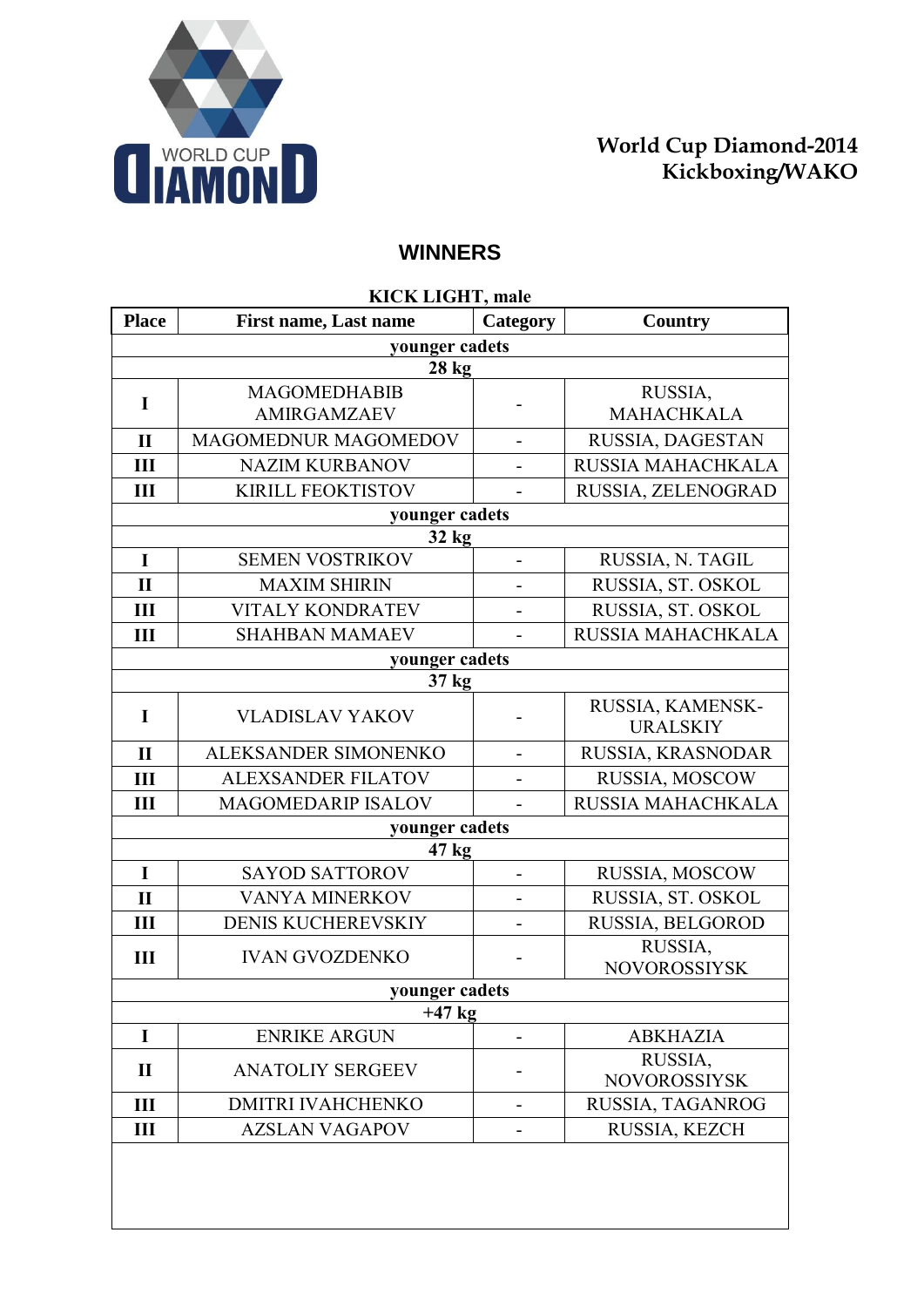| younger cadets |                                         |                          |                               |  |
|----------------|-----------------------------------------|--------------------------|-------------------------------|--|
| $42$ kg        |                                         |                          |                               |  |
| I              | <b>AHAY AHAEV</b>                       | $\overline{\phantom{0}}$ | RUSSIA, HASAVURT              |  |
| $\mathbf{I}$   | <b>KOSTYA KALITIN</b>                   |                          | RUSSIA, BELGOROD              |  |
| Ш              | <b>DAVID ARSHBA</b>                     |                          | <b>ABKHAZIA</b>               |  |
| Ш              | <b>RUSLAN TRUSCAVECKII</b>              |                          | RUSSIA, IRKUTSK               |  |
|                | older cadets                            |                          |                               |  |
|                | $42$ kg                                 |                          |                               |  |
| I              | <b>KIRILL KAMENSEV</b>                  | $\overline{\phantom{a}}$ | RUSSIA, TAGANROG              |  |
| $\mathbf{I}$   | <b>DMITRIY SHAHMUNAMETOV</b>            |                          | RUSSIA,<br><b>CHELYABINSK</b> |  |
| III            | <b>KAMAL MAMAEV</b>                     | $\overline{\phantom{0}}$ | RUSSIA MAHACHKALA             |  |
| Ш              | <b>OLEG LASHIN</b>                      |                          | RUSSIA, BELGOROD              |  |
|                | older cadets                            |                          |                               |  |
|                | 47 kg                                   |                          |                               |  |
| $\mathbf I$    | <b>AYDAR SADRUTDINOV</b>                | $\overline{\phantom{a}}$ | RUSSIA, IZHEVSK               |  |
| $\mathbf{I}$   | YAN SLEPTSOV                            | -                        | RUSSIA, YAKUTSK               |  |
| Ш              | <b>PAVEL NEUDACHIN</b>                  | $\overline{\phantom{0}}$ | RUSSIA, OZERSK                |  |
| Ш              | ORLOV DANIIL                            |                          | RUSSIA, MOSCOW                |  |
|                | older cadets                            |                          |                               |  |
|                | 52 kg                                   |                          |                               |  |
| I              | <b>TEMURLAN OPIN</b>                    | $\overline{\phantom{0}}$ | <b>KAZAKHSTAN</b>             |  |
| $\mathbf{I}$   | <b>ANDREW ABRAMOV</b>                   | -                        | RUSSIA, KALUGA                |  |
| Ш              | <b>KACHALOV RUSLAN</b>                  |                          | <b>ABKHAZIA</b>               |  |
| Ш              | <b>AKBAR ALMATOV</b>                    | -                        | <b>KAZAKHSTAN</b>             |  |
|                | older cadets                            |                          |                               |  |
|                | 57 kg                                   |                          |                               |  |
| $\mathbf I$    | MAGOMED ABDURAHMANOV                    | $\blacksquare$           | RUSSIA, DAGESTAN              |  |
| $\mathbf{I}$   | <b>DAVRONBEK</b><br><b>AKHMADZHANOV</b> | -                        | KYRGYZSTAN, OSH               |  |
| Ш              | <b>NARIMAN DADAEV</b>                   |                          | RUSSIA, DAGESTAN              |  |
| Ш              | <b>ANVARBEK YUSUPOV</b>                 |                          | RUSSIA, DAGESTAN              |  |
|                | older cadets                            |                          |                               |  |
|                | 63 kg                                   |                          |                               |  |
| I              | NIKITA SYLKA                            |                          | RUSSIA, BELGOROD              |  |
| $\mathbf{I}$   | <b>VLADISLAV UMNOV</b>                  |                          | RUSSIA, ULIYANOVSK            |  |
| Ш              | MUHAMMAD DARBISHEV                      |                          | RUSSIA, DAGESTAN              |  |
| Ш              | <b>HOVSEPYAN MERUZHAN</b>               |                          | <b>ABKHAZIA</b>               |  |
|                | older cadets                            |                          |                               |  |
| $+69$ kg       |                                         |                          |                               |  |
| $\bf{I}$       | <b>KAZIM BABATOV</b>                    |                          | RUSSIA, N. URENGOY            |  |
| $\mathbf{I}$   | ALEKSANDR KOLESNIKOV                    |                          | RUSSIA, SALAVAT               |  |
| Ш              | VLADISLAV PIKALIKOV                     |                          | RUSSIA, KRASNODAR             |  |
| Ш              | <b>ARTEM DEMENEV</b>                    |                          | RUSSIA, DOROHOVO              |  |
|                |                                         |                          |                               |  |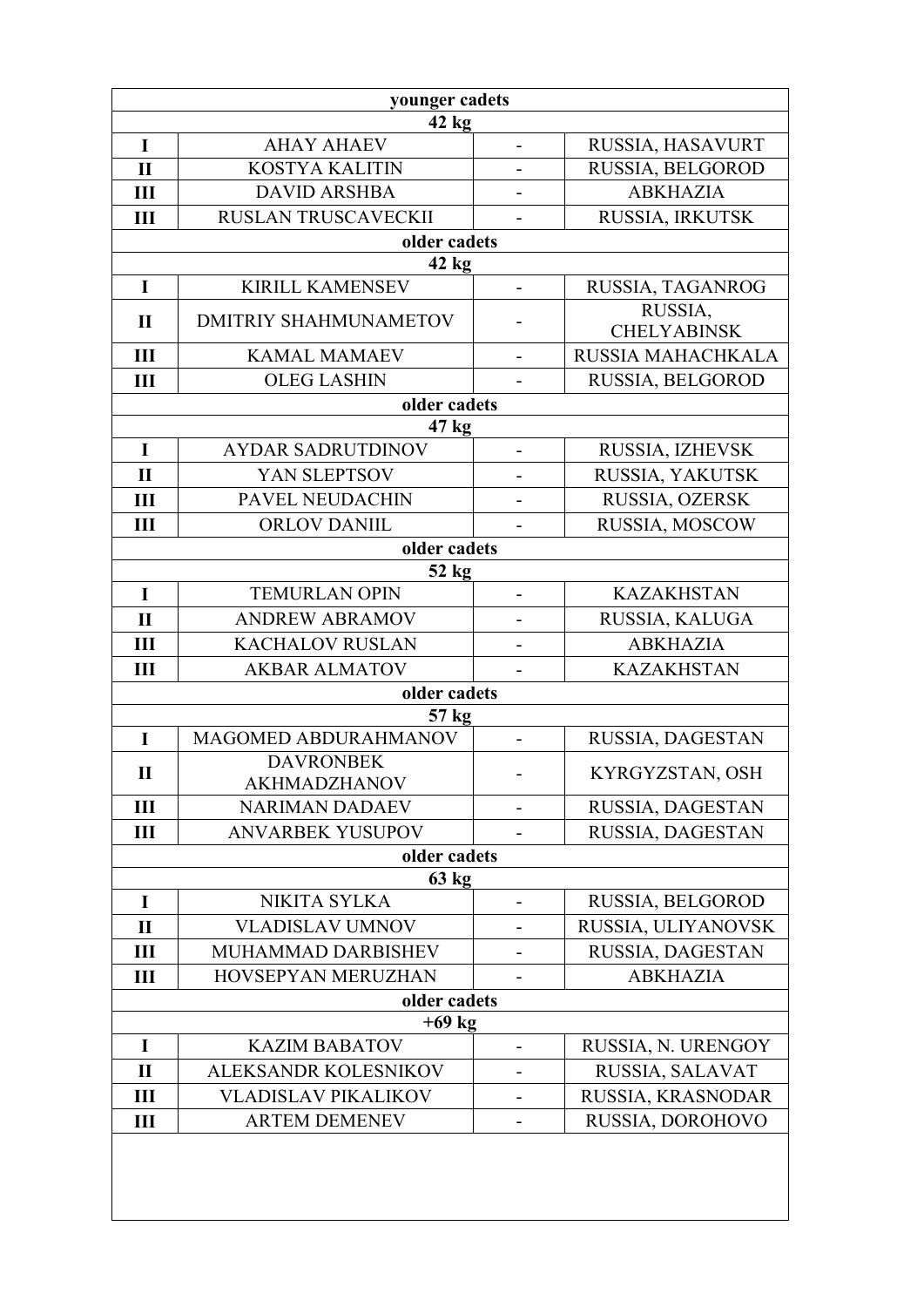| junior       |                                   |                          |                                     |
|--------------|-----------------------------------|--------------------------|-------------------------------------|
| I            | 57 kg<br><b>MAGOMED MAGOMEDOV</b> |                          | RUSSIA, DAGESTAN                    |
|              |                                   |                          | RUSSIA,                             |
| $\mathbf{I}$ | <b>RUSLAN KAMALOV</b>             |                          | <b>CHELYABINSK</b>                  |
| III          | <b>VALERIY PELEPEI</b>            |                          | RUSSIA, TAGANROG                    |
| Ш            | <b>BOLAT IMANBAYEV</b>            |                          | <b>KAZAKHSTAN</b>                   |
|              | junior                            |                          |                                     |
|              | 63 kg                             |                          |                                     |
| $\mathbf I$  | <b>EVGENIY GIMATOV</b>            |                          | RUSSIA, KAMENSK-<br><b>URALSKIY</b> |
| $\mathbf{I}$ | HACHATYN MALHASYAN                |                          | RUSSIA, ULIYANOVSK                  |
| Ш            | <b>VLADISLAV LAPTEV</b>           |                          | RUSSIA, MOSCOW                      |
| III          | <b>NIKITA ZINOVEV</b>             |                          | RUSSIA,<br><b>NOVOROSSIYSK</b>      |
|              | junior                            |                          |                                     |
|              | 69 kg                             |                          |                                     |
| I            | <b>IGOR ALEXENKO</b>              |                          | RUSSIA, KRASNODAR                   |
| $\mathbf{I}$ | <b>IVAN BUBLIK</b>                |                          | RUSSIA,<br><b>NOVOROSSIYSK</b>      |
|              | junior                            |                          |                                     |
|              | 74 kg                             |                          | RUSSIA,                             |
| $\mathbf I$  | <b>ANDREY MURAV'EV</b>            |                          | <b>CHELYABINSK</b>                  |
| $\mathbf{I}$ | <b>IVAN NUZHIN</b>                |                          | RUSSIA, PERM                        |
|              | senior                            |                          |                                     |
|              | 94 kg                             |                          |                                     |
| I            | YURIY VOYNOV                      | $\overline{\phantom{a}}$ | RUSSIA, OMSK                        |
| $\mathbf{I}$ | DASTANBEK ALTINBAYEV              |                          | <b>UZBEKISTAN</b>                   |
| Ш            | <b>VICTOR NEKRASOV</b>            | $\overline{\phantom{0}}$ | RUSSIA, PERM                        |
| Ш            | <b>VLADIMIR KLEVTSOV</b>          |                          | RUSSIA, BRYANSK                     |
|              | senior<br>57 kg                   |                          |                                     |
| I            | DYUSSEMBAYEV KANAT                | $\overline{\phantom{0}}$ | <b>KAZAKHSTAN</b>                   |
| $\mathbf{I}$ | <b>DANIIL IGNATYEV</b>            |                          | RUSSIA, PSKOV                       |
|              | senior                            |                          |                                     |
| 63 kg        |                                   |                          |                                     |
| I            | <b>DMITRIY VODYSHEV</b>           |                          | RUSSIA, SAMARA                      |
| $\mathbf{I}$ | <b>ANDREY KNYAZEV</b>             |                          | RUSSIA, PERM                        |
| Ш            | RAUHAVENDRA BODAPATHI             | $\overline{\phantom{0}}$ | <b>INDIA</b>                        |
| III          | <b>SHUKHRAT TEMIROV</b>           |                          | <b>UZBEKISTAN</b>                   |
| senior       |                                   |                          |                                     |
| I            | 69 kg<br><b>RAMIS ABDULLIN</b>    |                          | RUSSIA, ULIYANOVSK                  |
| $\mathbf{I}$ | YEDIL MANGULOV                    |                          | <b>KAZAKHSTAN</b>                   |
|              |                                   |                          |                                     |
|              |                                   |                          |                                     |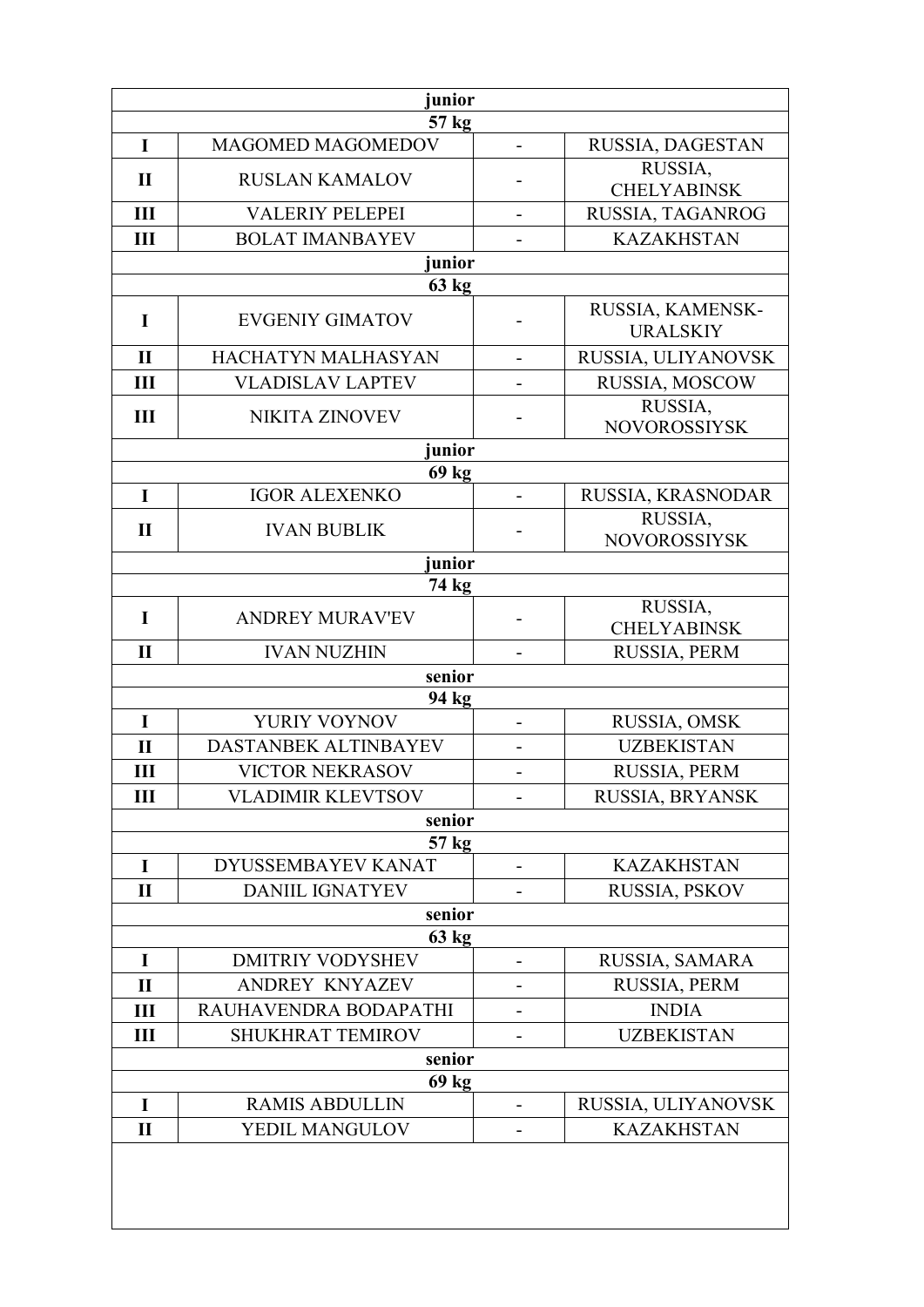| senior       |                                    |                |                                   |
|--------------|------------------------------------|----------------|-----------------------------------|
|              | 74 kg                              |                |                                   |
| $\mathbf I$  | RAMAZAN ILYASOV                    |                | RUSSIA,<br><b>CHELYABINSK</b>     |
| $\mathbf{I}$ | <b>MAKSIM KHRYACHKOV</b>           |                | RUSSIA, SAMARA                    |
|              | senior                             |                |                                   |
|              | 79 kg                              |                |                                   |
| I            | <b>VLADIMIR KOLOSHEIN</b>          |                | RUSSIA,<br><b>NOVOROSSIYSK</b>    |
| $\mathbf{I}$ | SHEIKH-MAGOMED<br><b>BASNUKAEV</b> |                | RUSSIA, ADGEIA                    |
| III          | PENDZEY IVAN                       |                | RUSSIA, ST. OSKOL                 |
| senior       |                                    |                |                                   |
|              | 84 kg                              |                |                                   |
| $\mathbf I$  | <b>SERGEY PETROV</b>               | $\overline{a}$ | RUSSIA, ULIYANOVSK                |
| $\mathbf{I}$ | <b>JAYDEV MHAMANE</b>              |                | <b>INDIA</b>                      |
| senior       |                                    |                |                                   |
| 89 kg        |                                    |                |                                   |
| $\mathbf I$  | <b>ANTON VYUSHIN</b>               |                | RUSSIA, OMSK                      |
| $\mathbf{I}$ | <b>ZHUBATKAN SAIYNOV</b>           |                | <b>KAZAKHSTAN</b>                 |
| veterans     |                                    |                |                                   |
| $+89$ kg     |                                    |                |                                   |
| $\mathbf I$  | <b>JURI KALATCHICHIN</b>           |                | RUSSIA, ROSTOV-NA-<br><b>DONU</b> |
| $\mathbf{I}$ | <b>VLADIMIR ANDRUSOV</b>           |                | RUSSIA, VELIKIE LUKI              |

**KICK LIGHT, female** 

| <b>First name, Last name</b>  | Category | <b>Country</b>     |  |
|-------------------------------|----------|--------------------|--|
| younger cadets                |          |                    |  |
|                               |          |                    |  |
| <b>DIANA PEKOVA</b>           |          | RUSSIA, NALCHIK    |  |
| <b>JULIA VOROBJOVA</b>        |          | RUSSIA, KALUGA     |  |
| YULIA STANOVOVA               |          | RUSSIA, KALUGA     |  |
| younger cadets                |          |                    |  |
| 47 kg                         |          |                    |  |
| ANASTASIA KORMILCHENKO        |          | RUSSIA, TAGANROG   |  |
| <b>CHETVERIKOVA ANASTASIA</b> |          | RUSSIA, GLAZOV     |  |
| older cadets                  |          |                    |  |
| 46 kg                         |          |                    |  |
| ANASTASIYA KOSTINA            |          | RUSSIA, ZELENOGRAD |  |
| REGINA KURASHEVA              |          | RUSSIA, NALCHIK    |  |
| older cadets                  |          |                    |  |
| 55 kg                         |          |                    |  |
| YULIYA YURYEVA                |          | RUSSIA, VALUYKI    |  |
| <b>LIZA DUMCHEVA</b>          |          | RUSSIA, KALUGA     |  |
|                               |          | $37 \text{ kg}$    |  |